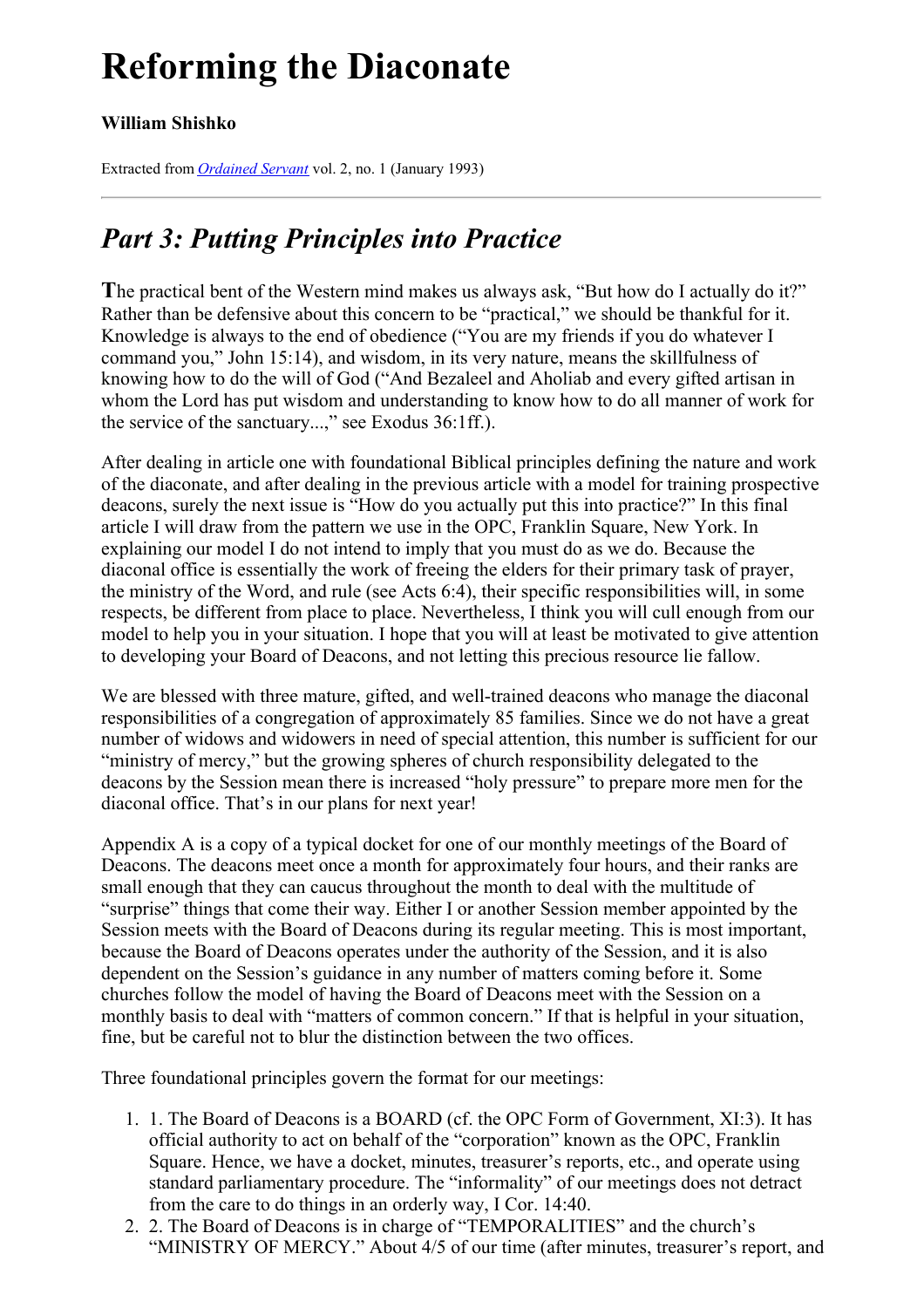correspondence) is spent on the former. In churches with more responsibilities in "mercy ministry" that percentage would be different. Since there is a tendency to crowd out "mercy ministry" with "temporalities" (which, like the poor, are always with you!), periodically we deal with "Ministry of Mercy" matters earlier in the docket.

3. 3. The Board of Deacons operates under the supervision and authority of the Session (cf. OPC Form of Government, XI:5). There is regular communication between the two bodies (e.g. "Matters From/To Session" on the docket in Appendix A). Over the years we have developed our understanding and appreciation of the fact that both groups of officers serve, practically, as one body: The Session as a head, and the Board of Deacons as hands and feet. Their unified goal is to so function that the local church is ruled and served in such a manner that it grows more and more into a "pillar and ground of the truth" (I Tim. 2:15). It is important that your officers become comfortable with this model, and continually work together toward this goal.

Everything the Board of Deacons deals with during its meeting(s), and everything the deacons do from day to day is, basically, to assist in seeing the church function as an efficient organism in its work of presenting the Gospel. "Subcommittees," each with a deacon or elder representative acting as "liaison," connect the officer with church members who manage various elements of the church ministry. Does the book table manager need more space for her growing number of volumes for sale? What can be done to improve the invoicing mechanism for the tape ministry so that this ministry is financially well-managed? Are the nursery rules being enforced? What problems is the nursery superintendent having? What recommendations are there from the various people who work with the church sound system(s)? What equipment should be ordered? How are visitors being ministered to by families handling Lord's Day hospitality. All of these are tasks which are directly connected with the church's Gospel ministry; all are under the oversight of the Session; but all are given to deacons to manage under a system of wise delegation. Subcommittees are created as new spheres of ministry develop. Each deacon's ability to deal wisely with people as a manager is most important in this regard. Remember that both elders and deacons must be men who have proven abilities to manage others, see I Timothy 3:12, cf. vs. 4.

"Old and New Business" usually pertains to matters regarding the church physical plant, the church manse, or order with respect to Lord's Day activities. It is incorrect to think that fine tuning the air conditioning or heating, preserving cleanliness in the church bathrooms, or making provision for the maintenance of a church house are less "spiritual" matters which can be given over to a "Board of Trustees." Everything in corporate church life is connected in some way or another with the church's calling to "make disciples" (Matt. 28:19), and deacons must operate out of that conviction in every "physical aspect" of their work. If worshippers are too hot or too cold in the church sanctuary, if people cannot hear the minister because of poor amplification, if visitors do not know where to take a baby who cries during worship, if children are being destructive of church property due to poor supervision by parents after worship, etc. etc. etc., the church deacons have an official responsibility to deal with and correct these problems.

Some will ask, "Why don't the elders handle these matters?" Certainly it is better that the elders deal with these things than that no one does; but it is better still that the deacons realize this is their sphere of responsibility. "It is not desirable that we should leave the word of God and serve tables...we will give ourselves continually to prayer and the ministry of the word." (Acts 6:2,4). Our Session members spend time dealing with the official public, family, and personal ministry of the word, and how to exercise our office of rule in each, and also in praying for the various matters before us as a church. This consumes our 4-5 hour-long regular monthly Session meetings, and other time during the month besides. "Temporalities" are referred to the Board of Deacons. If the deacons are "stuck," or if they need the assistance of the Session (e.g., We need another "housekeeping meeting" after worship one Sunday soon to remind families about supervising their children before and after worship), they consult with us and we respond as necessary. This is good order, and it works well.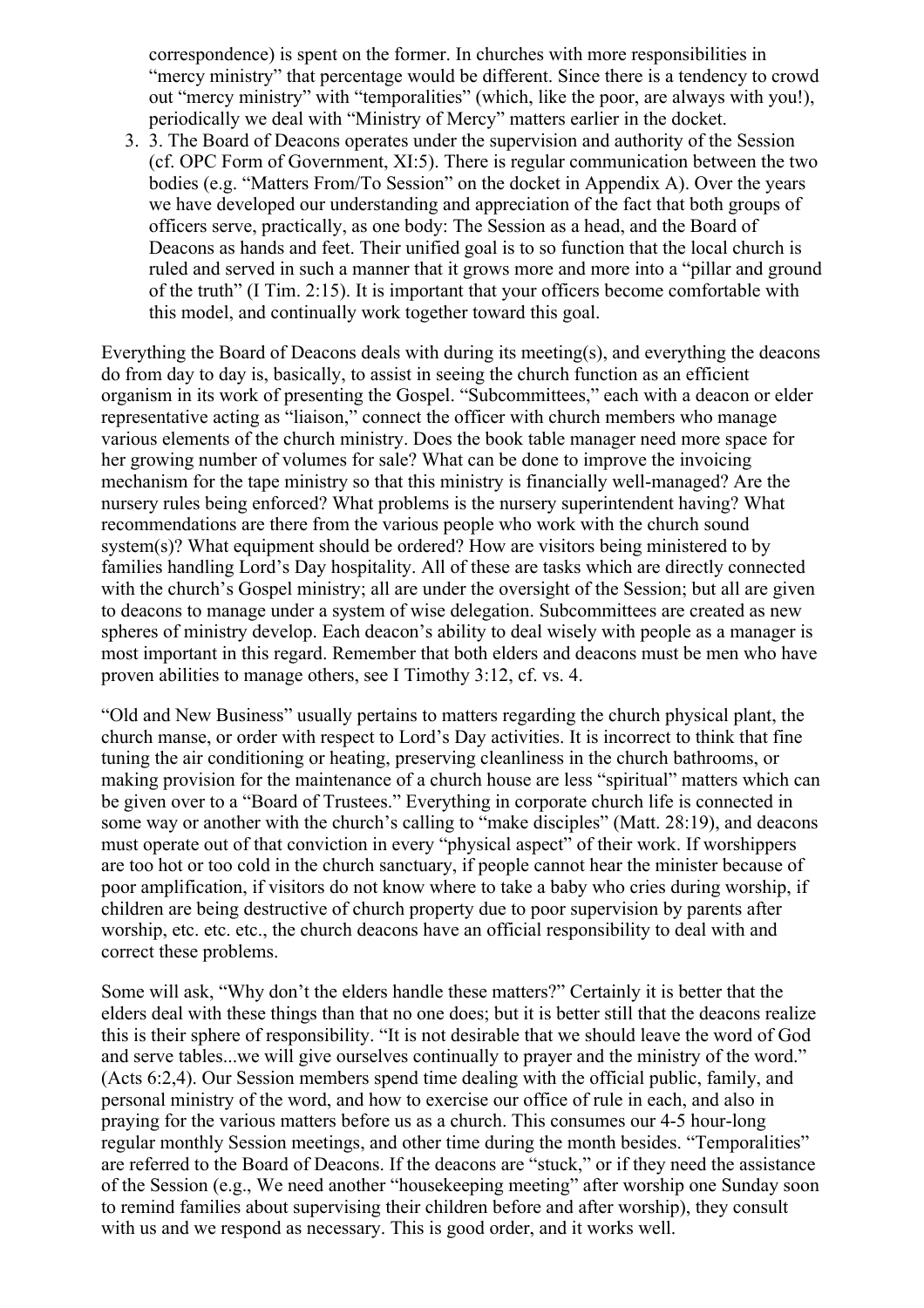"Ministry of Mercy" receives much attention in the customary treatments of diaconal work, so I will not delve as deeply into this facet of labors of the Board of Deacons. It is sufficient to note that widows should always be the object of special care by deacons, cf. James 1:27. This does not mean that a church Board of Deacons is responsible to replace family members in meeting needs. Well-intentioned and kind-hearted deacons must never let their human compassion override the clear pattern of I Timothy 5:3-16. In many cases deacons will carry out their work in tandem with elders, and often their role will be to facilitate the providing of assistance in working with family members (e.g., "We are happy to help you work out a schedule for some of the church members to come and help you care for your aged mother during the times you need assistance."), but widows (and, where applicable, orphans) must be seen as a special responsibility of the diaconate. This was the need which precipitated the formation of the diaconate in Acts 6!

Similarly, the aged, infirm, and shut-ins are a particular ward of the Board of Deacons. Each person in these categories needs pastoral ministry of the Word under the oversight of the Session, but each also needs the ministry of care which goes beyond what the elders bring. Is there an organized program to visit these needy saints, seeking to fulfill our Lord's words in Matthew 25:35-40? Too often a church thinks of "ministry of mercy" as a means of evangelizing the lost, forgetting that Jesus' concern in Matthew 25 was ministry to the saints (read verse 40 very carefully, cf. Gal. 6:10). At the same time, Boards of Deacons should be sensitive to the fact that both believers and unbelievers (e.g., "inquirers" about the Christian faith who regularly visit the church, unbelieving spouses of church members) who are brought within the orbit of a local church's ministry must be treated as "neighbors" to whom there is a special responsibility. $[1]$ 

<span id="page-2-0"></span>We have also found it necessary for our deacons to assist certain individuals and families in matters pertaining to budgets and financial planning. The extravagance and ill-discipline of our debt-laden generation have infected well-meaning Christians who need reform in this area of life. Boards of Deacons, due to the very nature of their work, must be models of good management in temporalities, including finances. When financial assistance must be given to "bail out" a family, this should also carry with it a willingness on the part of the beneficiary to receive counsel in bringing his or her finances in line with Biblical patterns of moderation and self-control. Deacons must, of course, show great discretion in this aspect of their work, but they must still exercise their official authority in this area if they are not to become welfare agencies akin to those managed by the State.

I trust that this will be suggestive enough for you to begin NOW on the work of practical reformation of your Board of Deacons. God has wisely given a wonderful resource in the office of official service. The Scriptures are sufficient to guide our formation, development, and functioning of the diaconate. No supplementation by creative imagination sparked by contemporary social problems is necessary. Let your deacons assist the elders by freeing them for prayer and the ministry of the word (both by rule and teaching), and God will magnify the extent and quality of your local church ministry in ways you would never imagine (see Acts 6:7). When the church IS what God calls it TO BE there is no doubt that His blessing will be present.

### **Appendix A: Sample Docket for Board of Deacon's Meeting**

Scripture: Opening Prayer: Minutes: Treasurer's Report: Matters From/To Session: 1. 2.